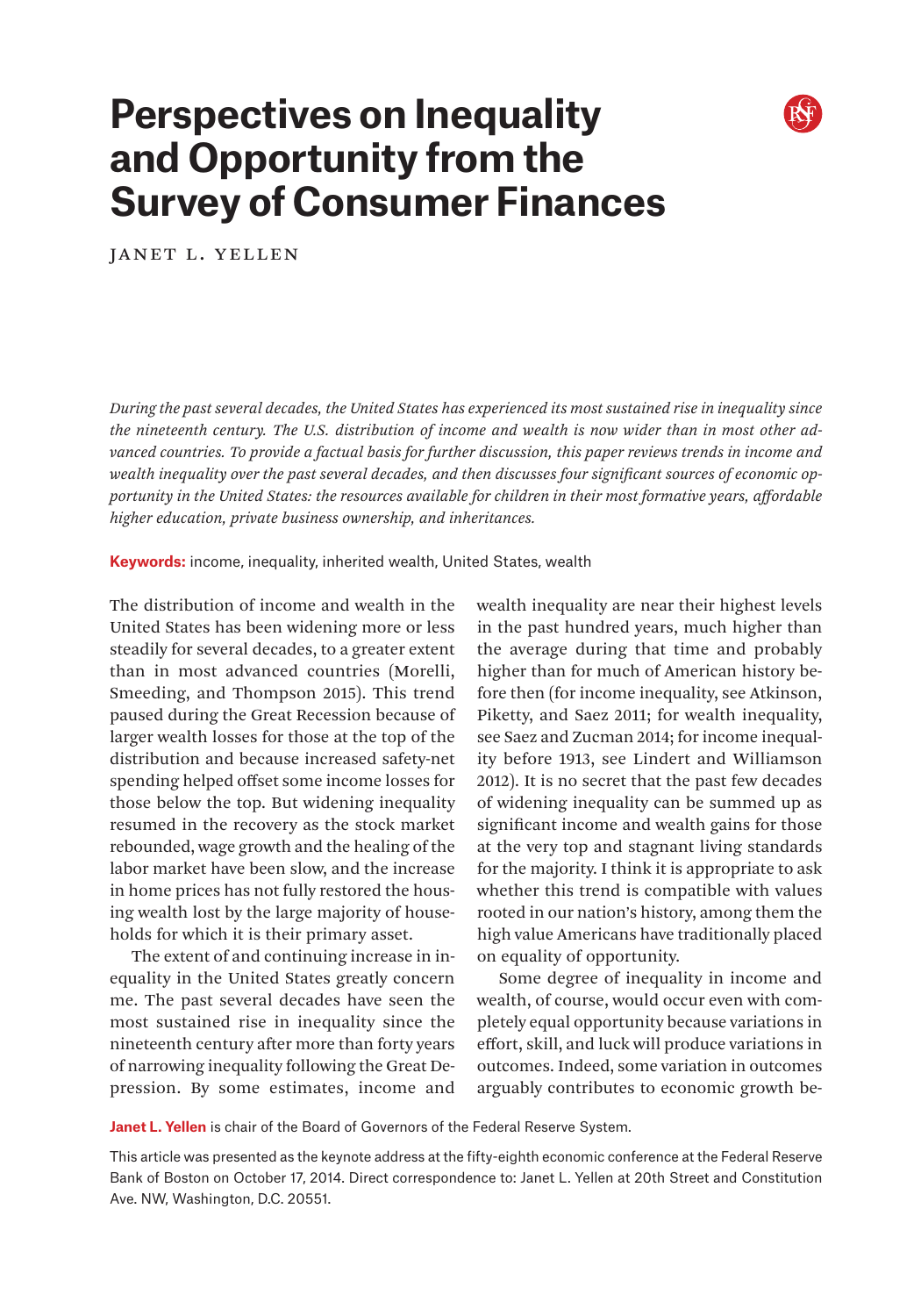cause it creates incentives to work hard, get an education, save, invest, and undertake risk. However, to the extent that opportunity itself is enhanced by access to economic resources, inequality of outcomes can exacerbate inequality of opportunity, thereby perpetuating a trend of increasing inequality. Such a link is suggested by the Great Gatsby curve, the finding that, among advanced economies, greater income inequality is associated with diminished intergenerational mobility (Kreuger 2012). In such circumstances, society faces difficult questions of how best to fairly and justly promote equal opportunity. My purpose is not to provide answers to these contentious questions, but rather to provide a factual basis for further discussion. This volume more broadly focuses on equality of economic opportunity and on ways to better promote it.

In this paper, I review trends in income and wealth inequality over the past several decades, then identify and discuss four sources of economic opportunity in America—think of them as building blocks for the gains in income and wealth that most Americans hope are within reach of those who strive for them. The first two are widely recognized as important sources of opportunity: resources available for children and affordable higher education. The second two may come as more of a surprise: business ownership and inheritances. Like most sources of wealth, family ownership of businesses and inheritances are concentrated among households at the top of the distribution. But both of these are less concentrated and more broadly distributed than other forms of wealth, and there is some basis for thinking that they may also play a role in providing economic opportunities to a considerable number of families below the top.

In focusing on these four building blocks, I

do not mean to suggest that they account for all economic opportunity, but I do believe they are all significant sources of opportunity for individuals and their families to improve their economic circumstances.

# Income and Wealth Inequality in the Survey of Consumer Finances

I start with the basics about widening inequality, drawing heavily on a trove of data generated by the Federal Reserve's triennial Survey of Consumer Finances (SCF), the latest of which was conducted in 2013 and published in September 2014 (see Bricker et al. 2014).<sup>1</sup> The SCF is broadly consistent with other data that show widening wealth and income inequality over the past several decades, but I use the SCF because it offers the added advantage of specific detail on income, wealth, and debt for each of six thousand households surveyed.<sup>2</sup> This detail from family balance sheets provides a glimpse of the relative access to the four sources of opportunity I discuss.

Although the recent trend of widening income and wealth inequality is clear, the implications for a particular family partly depend on whether that family's living standards are rising as its relative position changes. There have been some times of relative prosperity, where income has grown for most households but inequality has widened because the gains were proportionally larger for those at the top; widening inequality might not be as great a concern if living standards improve for most families. That was the case for much of the 1990s, when real incomes were rising for most households. At other times, however, inequality has widened because income and wealth grew for those at the top and stagnated or fell for others. At still other times, inequality has widened when incomes were falling for most

**1.** In the SCF, questions about assets are based on these values at the time of the survey. Because most interviews were completed between April and December 2013, some of the asset values do not reflect price increases experienced in late 2013, and none reflect increases in 2014. Income questions in the SCF refer to the prior calendar year, so the 2013 survey reports 2012 income. More complete data and documentation pertaining to the SCF is available at the Federal Reserve website (see [http://www.federalreserve.gov/econresdata/scf/scf](http://www.federalreserve.gov/econresdata/scf/scfindex.htm) [index.htm](http://www.federalreserve.gov/econresdata/scf/scfindex.htm)).

**2.** *Households* and *families* are used interchangeably in these remarks because the SCF uses both interchangeably to describe its respondents.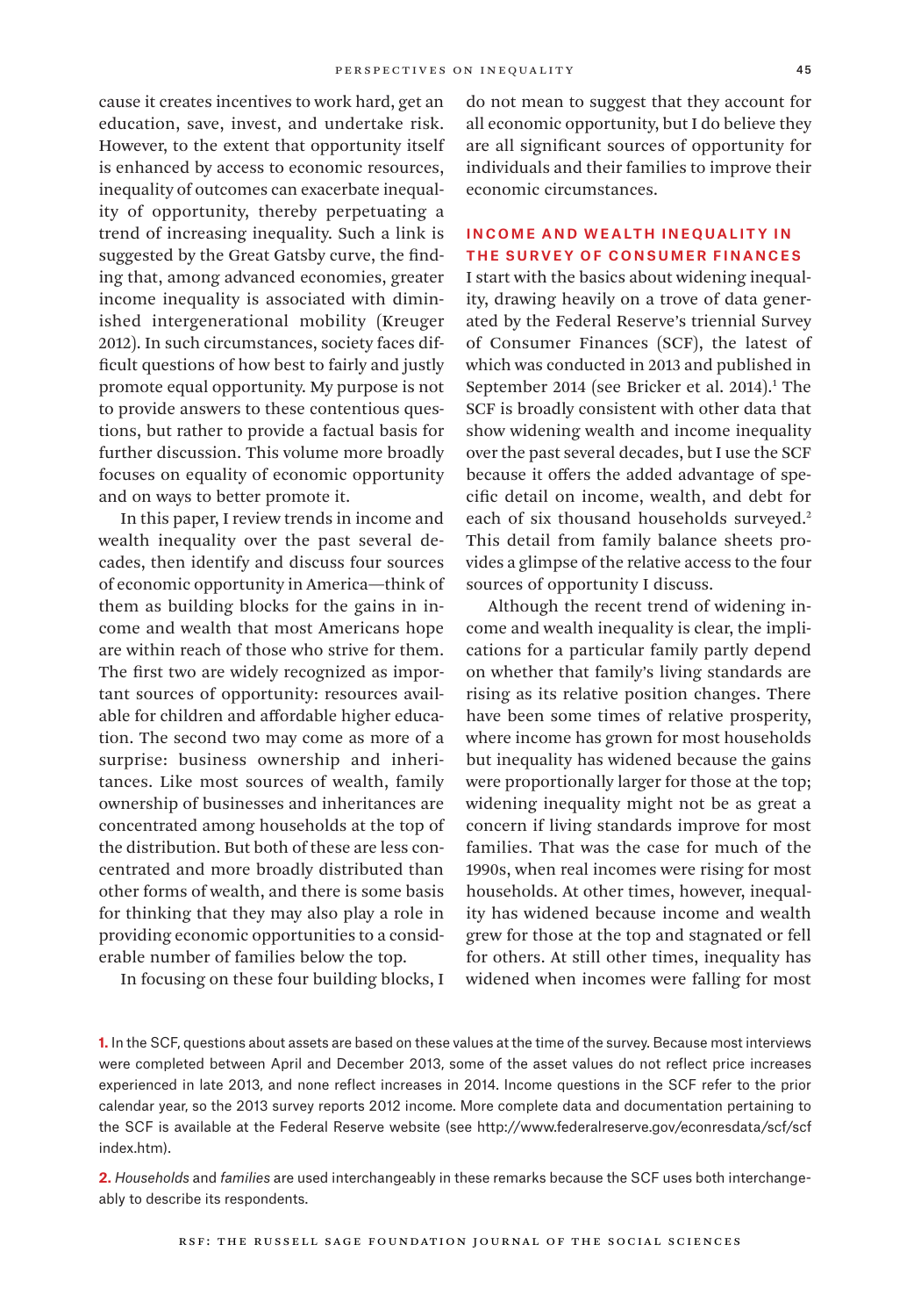



**Figure 1.** Income Share by Income Group

*Source:* Bricker et al. 2014





*Source:* Bricker et al. 2014. *Note:* Inflation-adjusted 2013 dollars.

households, but the declines toward the bottom were proportionally larger. Unfortunately, the past several decades of widening inequality has often involved stagnant or falling living standards for many families.

Since the survey began in its current form

in 1989, the SCF has shown a rise in the concentration of income in the top few percent of households, as shown in figure 1.<sup>3</sup> By definition, of course, the share of all income held by the rest, the vast majority of households, has fallen by the same amount.<sup>4</sup> This concentra-

**3.** The share of income that went to the top 5 percent of households—a threshold of \$230,000 in gross income in 2013—rose from 31 percent of income reported by all respondents in 1989 to 37 percent in 2007. The income share for this group fell in the financial crisis, to 34 percent in 2010, then rose in the recovery, regaining a 37 percent share in 2013.

**4.** The top half of the distribution, except for the top 5 percent, earned 53 percent of all income in 1989 but only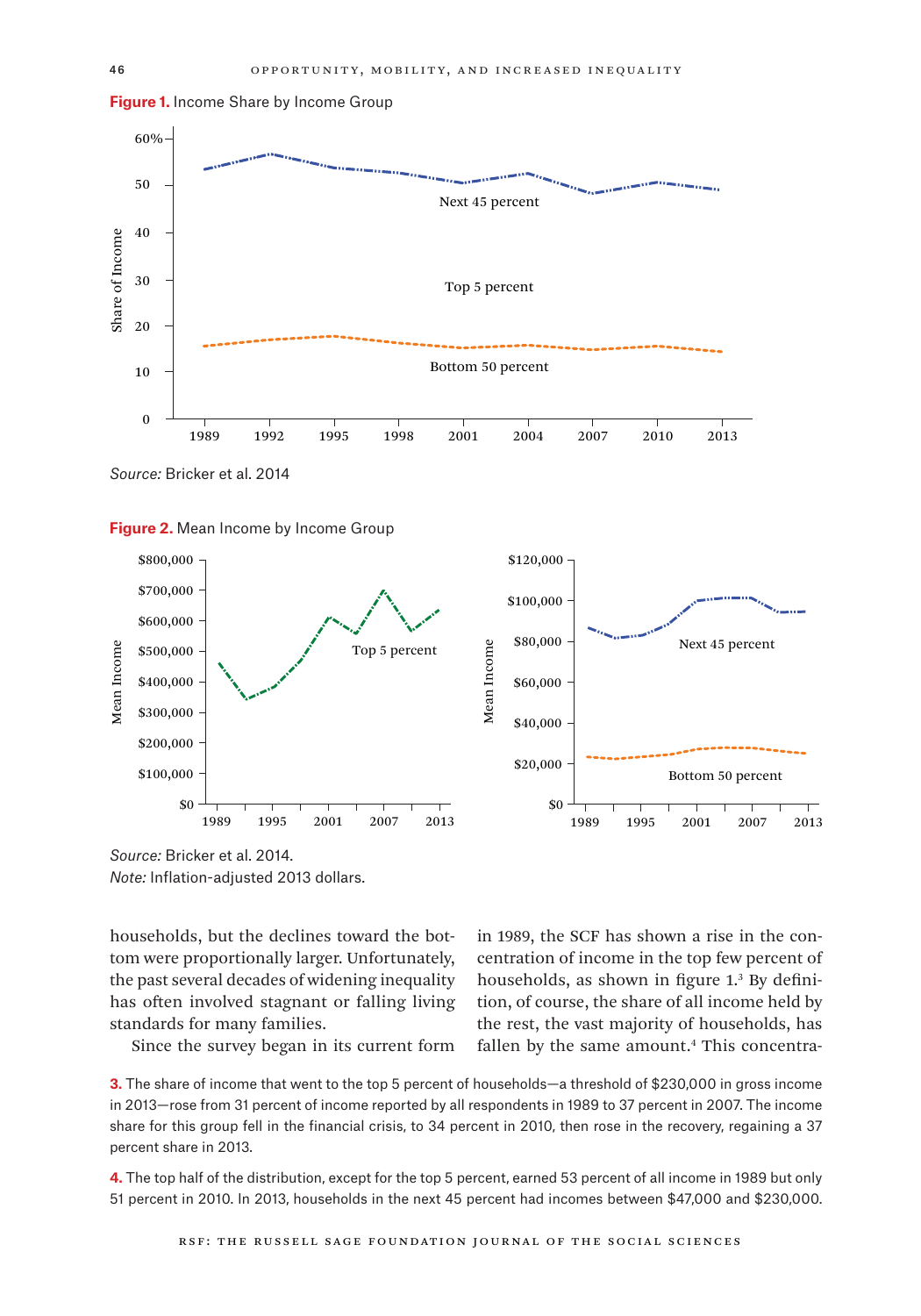

**Figure 3.** Net Worth Share by Net Worth Group

*Source:* Bricker et al. 2014.

tion was the result of income and living standards rising much more quickly for those at the top. After adjusting for inflation, the average income of the top 5 percent of households grew by 38 percent from 1989 to 2013, as depicted in figure 2. By comparison, the average real income of the other 95 percent of households grew less than 10 percent. Income inequality narrowed slightly during the Great Recession, because income fell more for the top than for others, but resumed widening in the recovery, and by 2013 had nearly returned to the pre-recession peak.<sup>5</sup>

The distribution of wealth is even more unequal than that of income, and the SCF shows that wealth inequality has increased more than income inequality since 1989. As shown in figure 3, the wealthiest 5 percent of American households held 54 percent of all wealth reported in the 1989 survey. Their share rose to 61 percent in 2010 and reached 63 percent in 2013. By contrast, the rest of those in the top half of the wealth distribution—families that in 2013 had a net worth between \$81,000 and \$1.9 million—held 43 percent of wealth in 1989 and only 36 percent in 2013.

The lower half of households by wealth held just 3 percent of wealth in 1989 and only 1 percent in 2013. To put that in perspective, figure 4 shows that the average net worth of the lower half of the distribution, representing 62 million households, was \$11,000 in 2013.<sup>6</sup> About one-fourth of these families reported zero wealth or negative net worth, and a significant fraction of those said they were "underwater" on their home mortgages, owing more than

Although income has rebounded for the top 5 percent in the recovery, the share that went to the next 45 percent declined further to 49 percent in 2013. The bottom half of the distribution saw their share of income fall from 16 percent in 1989 to 15 percent in 2007, edge up in 2010, and then reach a new low for the 2013 survey at 14 percent.

**5.** Largely because of losses in income from financial holdings, the share of total income received by the top 5 percent of households fell 3 percentage points from 2007 to 2010, with the next 45 percent and lower half of households each gaining about half of that share. Some of the nominal income losses for households below the top 5 percent were offset by larger-than-normal transfer payments during the recession.

**6.** All SCF income and wealth data prior to the 2013 survey are adjusted for inflation by expressing the values in 2013 dollars.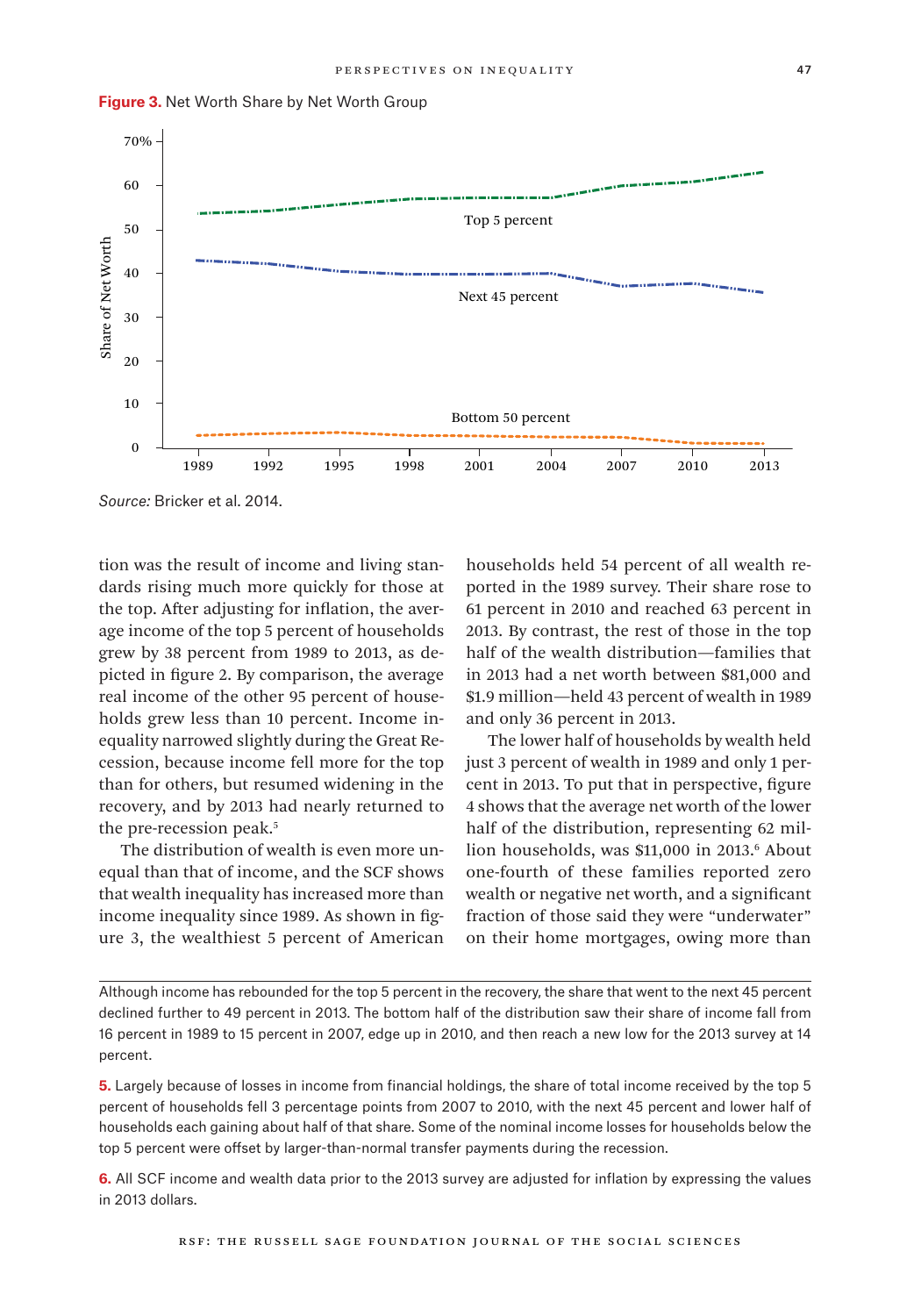



*Source:* Bricker et al. 2014. *Note:* Inflation-adjusted 2013 dollars.





*Source:* Bricker et al. 2014. *Note:* Inflation-adjusted 2013 dollars.

the value of the home.<sup>7</sup> This \$11,000 average is 50 percent lower than the average wealth of the lower half of families in 1989, adjusted for inflation. Average real wealth rose gradually for these families for most of those years, then dropped sharply after 2007. Figure 5 shows that

average wealth also grew steadily for the next 45 percent of households before the crisis but did not fall nearly as much afterward. Those next 45 percent of households saw their wealth, measured in 2013 dollars, grow from an average of \$323,000 in 1989 to \$516,000 in 2007 and

**7.** In the 2013 SCF, 17 percent of all families reporting zero or negative net worth also reported they were underwater on their home mortgages.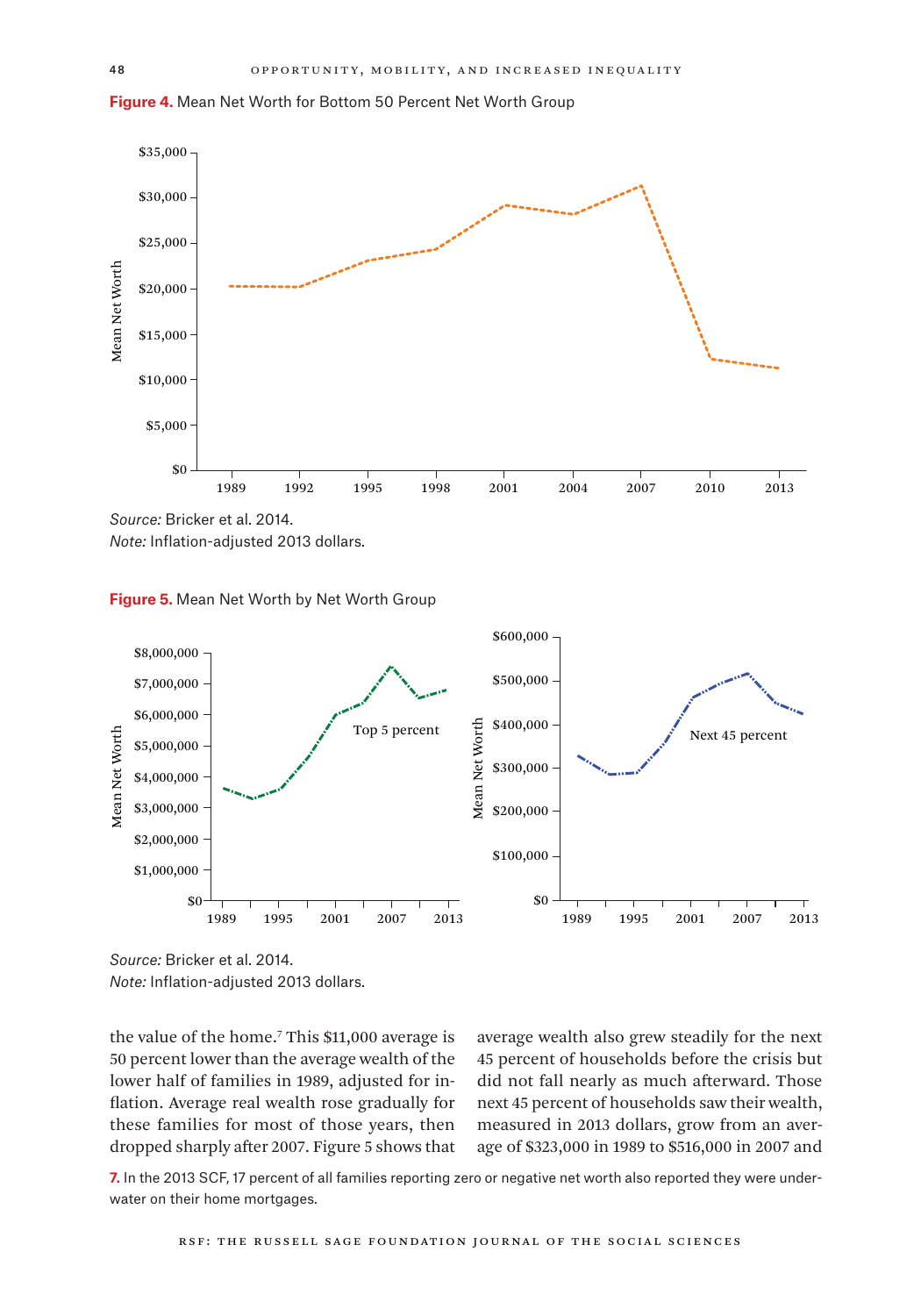

#### **Figure 6.** Homeowners' Equity by Net Worth Group

\*indicates this estimate is based on projections by staff of the Federal Reserve Board.

then fall to \$424,000 in 2013, a net gain of about one-third over twenty-four years. Meanwhile, the average real wealth of families in the top 5 percent has nearly doubled, on net—from \$3.6 million in 1989 to \$6.8 million in 2013.

Housing wealth—the net equity held by households, consisting of the value of their homes minus their mortgage debt—is the most important source of wealth for all but those at the very top.<sup>8</sup> It accounted for threefifths of wealth in 2013 for the lower half of families and two-fifths for the next 45 percent, but only one-fifth for the top 5 percent. The share of housing in total net worth for all three groups has not changed much since 1989.

Given that housing accounts for a larger share of wealth for those in the bottom half of the wealth distribution, their overall wealth is affected more by changes in home prices. Furthermore, homeowners in the bottom half have been more highly leveraged on their homes, amplifying this difference. As a result, although the SCF shows that all three groups

saw proportionally similar increases and subsequent declines in home prices from 1989 to 2013, the effects on net worth were greater for those in the bottom half of households by wealth. Foreclosures and the dramatic fall in house prices affected many of these families severely, pushing them well down the wealth distribution. Figure 6 shows that homeowners in the bottom half of households by wealth reported 61 percent less home equity in 2013 than in 2007. The next 45 percent reported a 29 percent loss of housing wealth, and the top 5 percent lost 20 percent.

Fortunately, rebounding housing prices in 2013 and 2014 have restored a good deal of the loss in housing wealth, with the largest gains for those toward the bottom. Based on rising home prices alone and not counting possible changes in mortgage debt or other factors, Federal Reserve staff estimate that between 2013 and mid-2014, average home equity rose 49 percent for the lowest half of families by wealth that own homes.9 The estimated gains are

**8.** Housing wealth includes the net equity in primary residences and other residential real estate.

**9.** The house price data used are from CoreLogic, and data track price changes at the Core Based Statistical Area level between the survey month in 2013 and June 2014. The average increase in home prices over this period was 8 percent. No adjustments are made to account for possible changes in mortgage leverage.

*Source:* Bricker et al. 2014.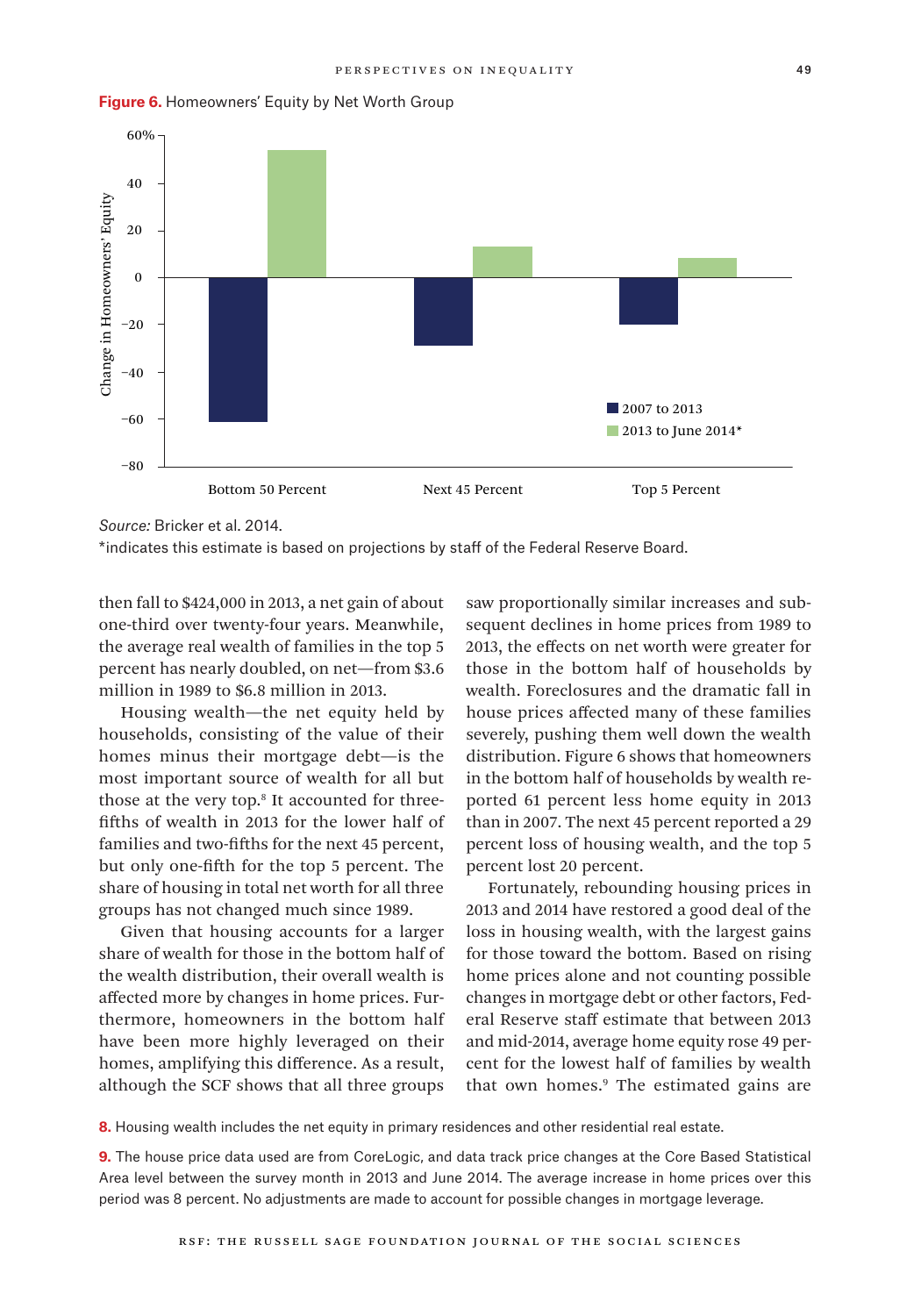**Figure 7.** Share of All Financial Assets by Net Worth Group



*Source:* Bricker et al. 2014.

somewhat less for those with greater wealth.<sup>10</sup> Homeowners in the bottom 50 percent, who had an average overall net worth of \$25,000 in 2013, would have seen their net worth increase to an average of \$33,000 due solely to home price gains since 2013, a 32 percent increase.

Another major source of wealth for many families is financial assets, including stocks, bonds, mutual funds, and private pensions.<sup>11</sup> Figure 7 shows that the wealthiest 5 percent of households held nearly two-thirds of all such assets in 2013, the next 45 percent of families held about one-third, and the bottom half of households, just 2 percent. Note that the distribution of financial wealth has concentrated at the top since 1989 at rates similar to those for overall wealth, as shown in figure 3.12

Those are the basics on wealth and income inequality from the SCF. Other research tells

us that inequality tends to persist from one generation to the next. For example, one study that divides households by income found that four in ten children raised in families in the lowest-income fifth of households remain in that quintile as adults (see Pew Charitable Trusts 2012). Fewer than one in ten children of families at the bottom later reach the top quintile. The story is flipped for children raised in the highest-income households: when they grow up, four in ten stay at the top and fewer than one in ten fall to the bottom.

Research also indicates that economic mobility in the United States has not changed much in the last several decades; that mobility is lower in the United States than in most other advanced countries; and, as noted earlier, that economic mobility and income inequality among advanced countries are negatively cor-

**10.** Home price gains in 2013 and 2014 are estimated to have raised the home equity of home-owning households in the next 45 percent of households in the wealth distribution by 12 percent, and by 9 percent for home-owning households in the top 5 percent.

**11.** The SCF defines financial assets as liquid assets, certificates of deposit, directly held pooled investment funds, stocks, bonds, quasi-liquid assets (including retirement accounts), savings bonds, whole life insurance, other managed assets, and other financial assets.

**12.** In 1989, the top 5 percent of households held 54 percent of financial assets, the next 45 percent (that is, home-owning households in the 50th through 95th percentiles of the wealth distribution) held 42 percent, and the bottom half held 4 percent.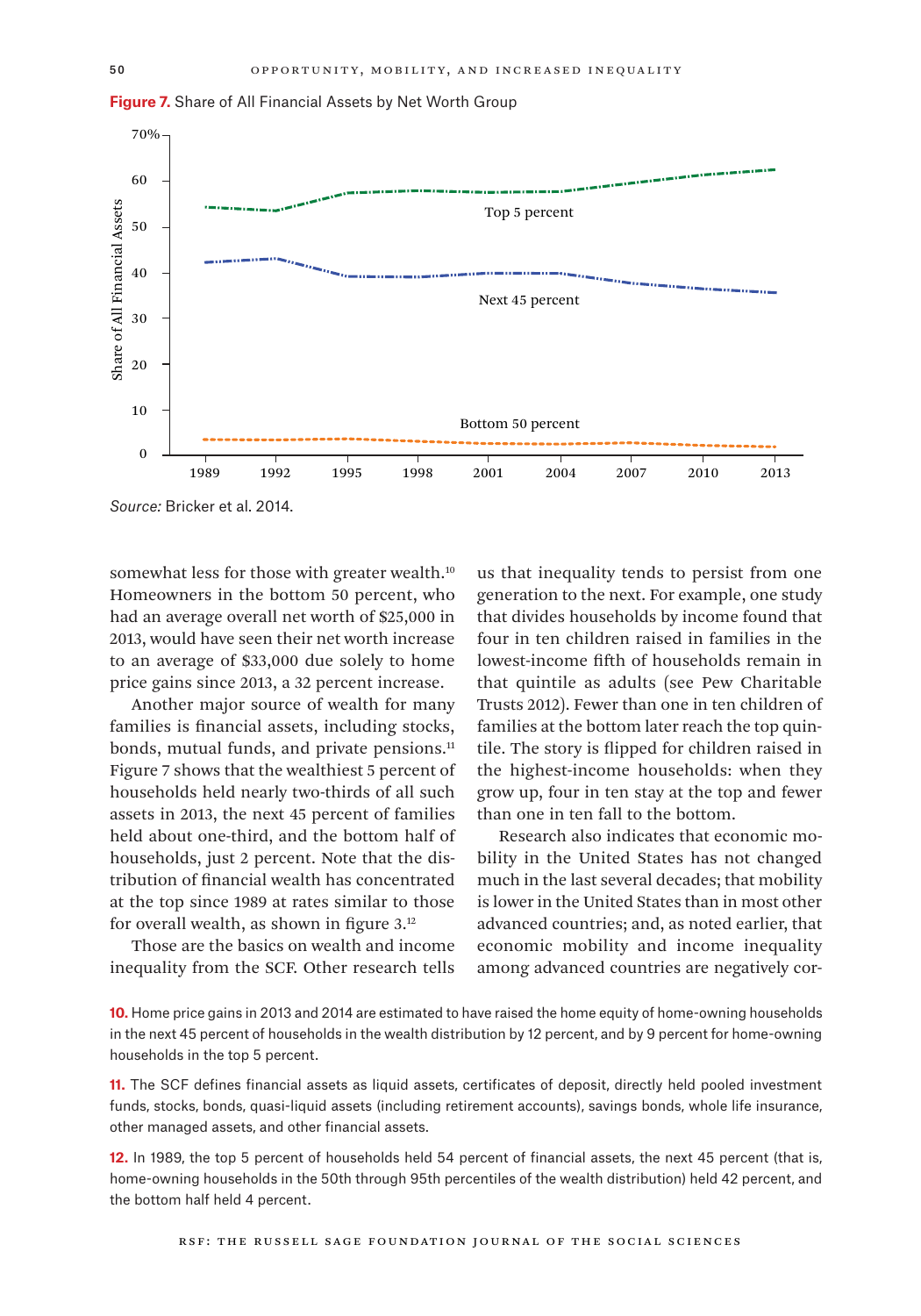related (see Chetty et al. 2014; see also OECD 2010; Krueger 2012).

# Four Building Blocks of **OPPORTUNITY**

An important factor influencing intergenerational mobility and trends in inequality over time is economic opportunity. We can measure overall mobility and inequality, but summarizing opportunity is harder, which is why I focus on some important sources of opportunity the four building blocks mentioned earlier.

Two of those are so significant that you might call them cornerstones of opportunity, and both are largely related to education. The first of these cornerstones I would describe more fully as "resources available to children in their most formative years." The second is higher education that students and their families can afford.

Two additional sources of opportunity are evident in the SCF. They affect fewer families than the two cornerstones I have just identified, but enough families and to a sufficient extent that I believe they are also important sources of economic opportunity.

The third building block, as shown by the SCF, is ownership of a private business.<sup>13</sup> This usually means ownership and sometimes direct management of a family business. The fourth source of opportunity is inherited wealth. As one would expect, inheritances are concentrated among the wealthiest families, but the SCF indicates they may also play an important role in the opportunities available to others.

# Resources Available for Children

In households with children, family resources can pay for things that research shows enhance future earnings and other economic outcomes—homes in safer neighborhoods with good schools, for example, better nutrition and health care, early childhood education, intervention for learning disabilities, travel and other potentially enriching experiences (see, for example, Almond and Currie 2011). Affluent families have significant resources for things that give children economic advantages as adults, and the cited SCF data indicate that many other households have very little to spare for this purpose. These disparities extend to other household characteristics associated with better economic outcomes for offspring, such as homeownership rates, educational attainment of parents, and a stable family structure.<sup>14</sup>

According to the SCF, the gap in wealth between families with children at the bottom and the top of the distribution has been growing steadily over the past twenty-four years, but that pace has accelerated recently. Figure 8 shows that the median wealth for families with children in the lower half of the wealth distribution fell from \$13,000 in 2007 to \$8,000 in 2013, after adjusting for inflation, a loss of 40 percent.15 These wealth levels look small alongside the much higher wealth of the next 45 percent of households with children. But these families also saw their median wealth fall dramatically—by one-third in real terms—from \$344,000 in 2007 to \$229,000 in 2013. The top 5 percent of families with children saw their me-

13. Business assets in the SCF include both actively and non-actively managed businesses but do not include ownership of publicly traded stock.

**14.** Homeownership by parents is strongly associated with economic success for children (see Boehm and Schlottmann 1999). Ninety-seven percent of top-earning families with children own a home, compared with fewer than half of the bottom 50 percent; educational attainment of parents is strongly predictive of outcomes for children that determine earnings (see Douglas-Hall and Chau 2007). A considerable body of literature establishes the correlation between educational attainment of parents and their children. Other research has identified that this relationship is causal (see, for example, Oreopoulos, Page, and Stevens 2006). Eighty-six percent of top-earning households in the SCF with children are headed by a college graduate, compared with 12 percent in the bottom half of households with children; children raised by a single parent earn less as adults (see Powell and Parcel 1997). Only 4 percent of top-earning households with children are headed by unmarried parents, compared with 47 percent for the lower half of households with children.

**15.** Distributional statistics for families with children are based on a sorting of only families with children.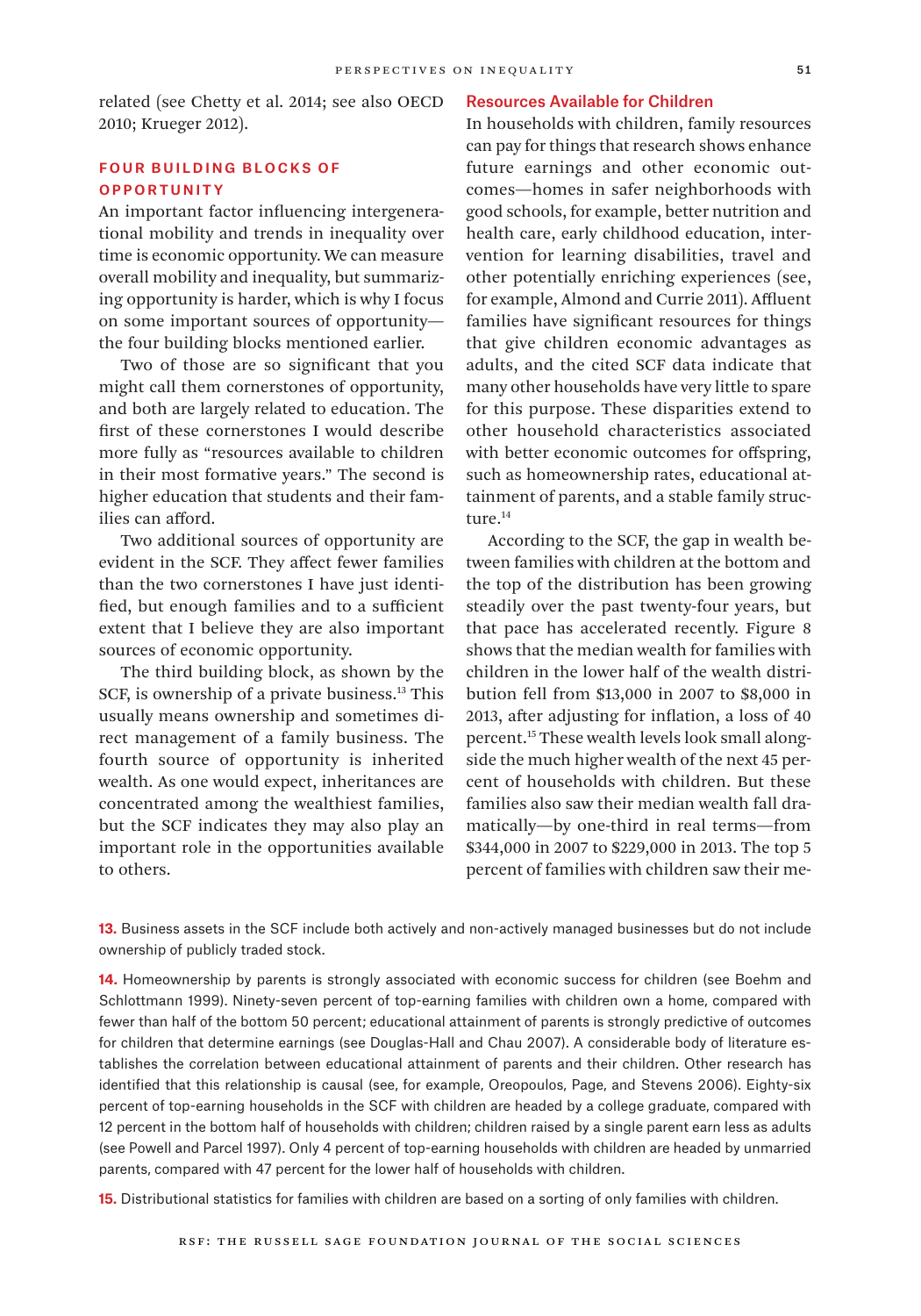

**Figure 8.** Median Net Worth for Households with Children by Net Worth Group

*Source:* Bricker et al. 2014. *Note:* Inflation-adjusted 2013 dollars.

dian wealth fall only 9 percent, from \$3.5 million in 2007 to \$3.2 million in 2013, after inflation.

For families below the top, public funding plays an important role in providing resources to children that influence future levels of income and wealth. Such funding has the potential to help equalize these resources and the opportunities they confer.

Social safety-net spending is an important form of public funding that helps offset disparities in family resources for children. Spending for income security programs since 1989 and until recently was fairly stable, ranging between 1.2 and 1.7 percent of gross domestic product (GDP), with higher levels in this range related to recessions. However, such spending rose to 2.4 percent of GDP in 2009 and 3 percent in 2010.16 Researchers estimate that the increase in the poverty rate because of the recession would have been much larger without the effects of income security programs (see Thompson and Smeeding 2013).

Public funding of education is another way governments can help offset the advantages

some households have in resources available for children. One of the most consequential examples is early childhood education. Research shows that children from lower-income households who get good-quality prekindergarten education are more likely to graduate from high school and attend college as well as hold a job and have higher earnings, and they are less likely to be incarcerated or receive public assistance (see Heckman et al. 2010, and Belfield et al. 2006). Figure 9 shows that access to quality early childhood education has improved since the 1990s, but it remains limited—41 percent of children were enrolled in state or federally supported programs in 2013. Gains in enrollment have stalled since 2010, as has growth in funding, in both cases because of budget cuts related to the Great Recession. These cuts have reduced per-pupil spending in state-funded programs by 12 percent after inflation, and access to such programs, most of which are limited to lower-income families, varies considerably from state to state and within states, because local funding is often important.17 In 2010, the United States ranked

■ 2007 ■ 2013

**16.** Figures derived from Congressional Budget Office historic budget data. Income security programs include UI, SSI, SNAP EITC, and other family support and nutrition programs.

**17.** The share of four-year-olds in state-funded pre-K programs increased from 14 percent in 2002 to 27 percent in 2010 but has been 28 percent since. Head Start enrollments have been fairly steady since 2005. Forty-one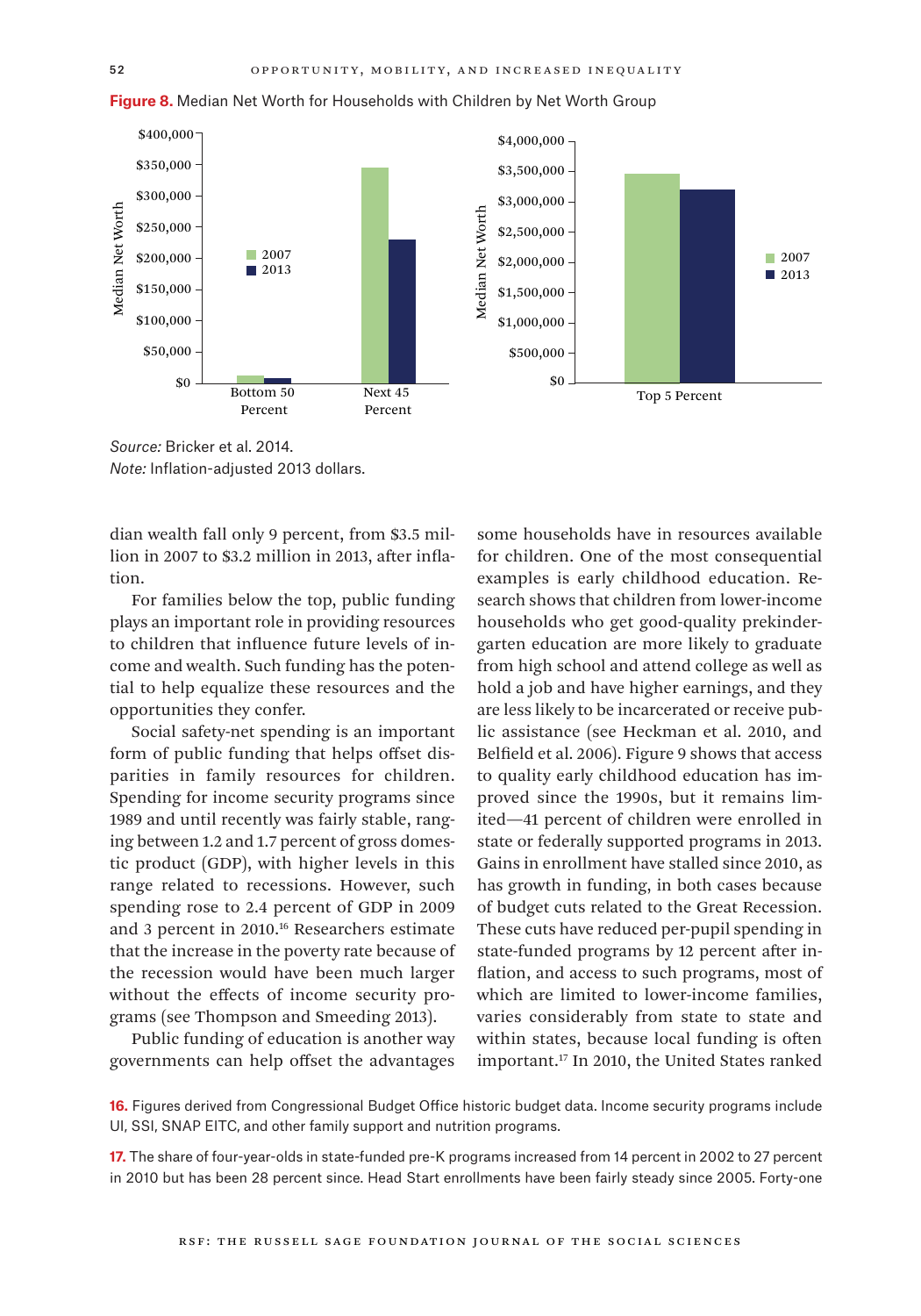

**Figure 9.** Share of Four-Year-Olds Enrolled in Publicly Funded Pre-K

*Sources:* Annie E. Casey Foundation 2014a; U.S. Census Bureau 2015; Barnett et al. 2013.

twenty-eighth out of thirty-eight advanced countries in the share of four-year-olds enrolled in public or private early childhood education (see OECD 2013b).

Similarly, the quality and the funding levels of public education at the primary and secondary levels vary widely, and this unevenness limits public education's equalizing effect. The United States is one of the few advanced economies in which public education spending is often lower for students in lower-income households than for students in higher-income households (see OECD 2013a). Some countries strive for more or less equal funding, and others actually require higher funding in schools serving students from lower-income families, expressly for the purpose of reducing inequality in resources for children.

A major reason the United States is different is that we are one of the few advanced nations that funds primary and secondary public education mainly through subnational taxation. Half of U.S. public school funding comes from local property taxes, a much higher share than in other advanced countries, and thus the inequalities in housing wealth and income I have described enhance the ability of more-affluent

school districts to spend more on public schools. Some states have acted to equalize spending to some extent in recent years, but there is still significant variation among and within states. Even after adjusting for regional differences in costs and student needs, there is wide variation in public school funding in the United States (Education Week 2014).

Spending is not the only determinant of outcomes in public education. Research shows that higher-quality teachers raise the educational attainment and the future earnings of students (see Hanushek 2011; for estimates of the future earnings students gain by having a better teacher, see Chetty, Friedman, and Rockoff 2014). Better-quality teachers can help equalize some of the disadvantages in opportunity faced by students from lower-income households, but here, too, certain forces work against raising teacher quality for these students. Research shows that, for a variety of reasons, including inequality in teacher pay, the best teachers tend to migrate to and concentrate in schools in higher-income areas (see Isenberg et al. 2013; Haycock and Hanushek 2010). Even within districts and in individual schools, where teacher pay is often uniform

percent of four-year-olds were enrolled in federally funded Head Start or state-funded pre-K education programs in 2013 (see Barnett et al. 2013; for analysis of Head Start enrollment by age, see Annie E. Casey Foundation 2014b).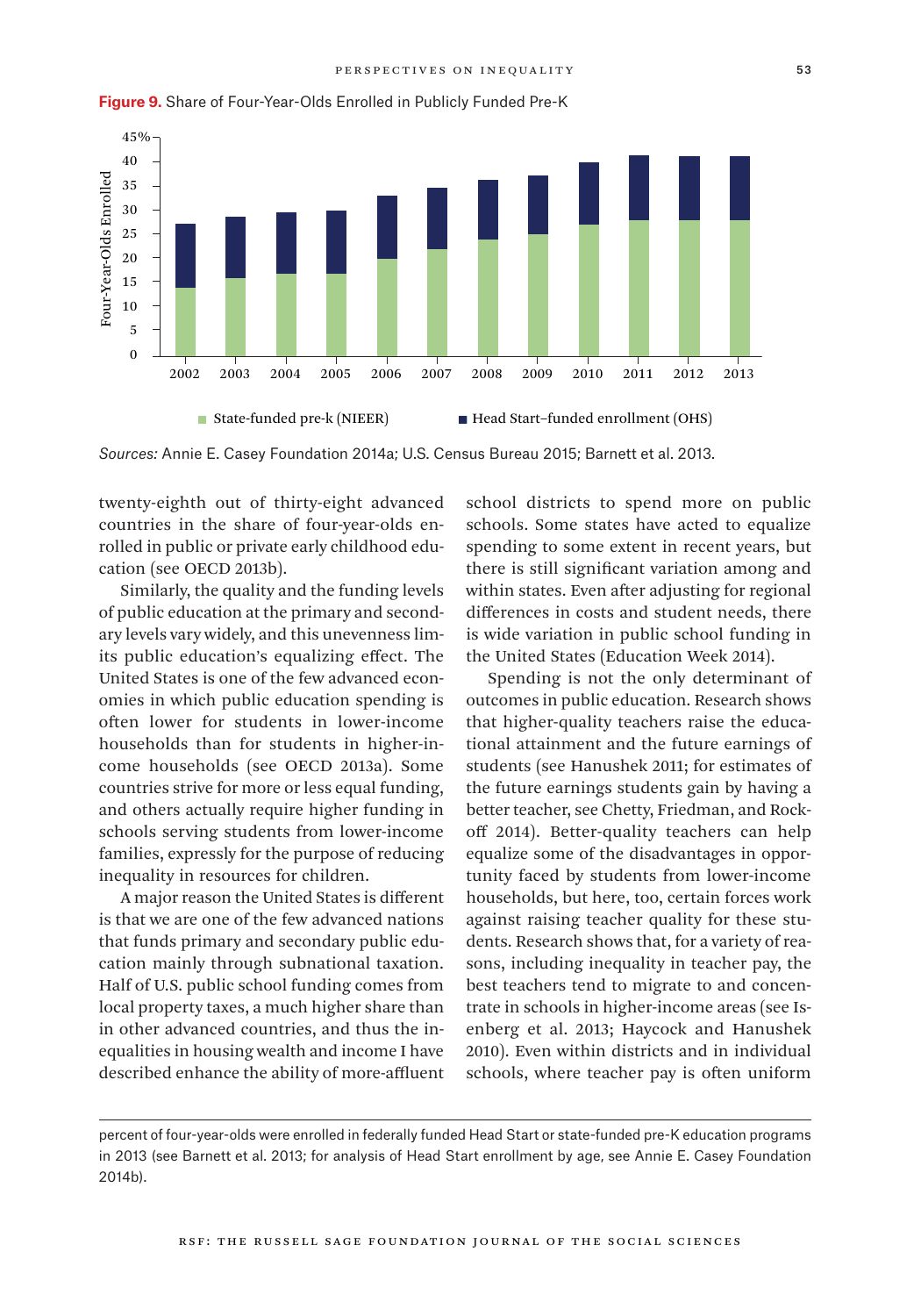based on experience, factors beyond pay tend to lead more-experienced and better-performing teachers to migrate to schools and to classrooms with more-advantaged students.<sup>18</sup>

# Affordable Higher Education

For many individuals and families, higher education is the other cornerstone of economic opportunity. The premium in lifetime earnings because of higher education has increased over the past few decades, reflecting greater demand for college-educated workers. By one measure, the median annual earnings of fulltime workers with a four-year bachelor's degree are 79 percent higher than the median for those with only a high school diploma (see Baum 2014). The wage premium for a graduate degree is significantly higher than the premium for a college degree. Despite escalating costs for college, the net returns for a degree are high enough that college still offers a considerable economic opportunity to most people.19

Along with other data, the SCF shows that most students and their families are having a harder time affording college. College costs have risen much faster than income for the large majority of households since 2001 and have become especially burdensome for households in the bottom half of the earnings distribution.

Rising college costs, the greater numbers of students pursuing higher education, and the recent trends in income and wealth have led to a dramatic increase in student loan debt. Outstanding student loan debt quadrupled

from \$260 billion in 2004 to \$1.1 trillion in 2014. Sorting families by wealth, the SCF shows that the relative burden of education debt has long been higher for families with lower net worth, and that this disparity has grown much wider in the past couple decades. Figure 10 shows that from 1995 to 2013, outstanding education debt grew from 26 percent of average yearly income for the lower half of households to 58 percent of income.<sup>20</sup> The education debt burden was lower and grew a little less sharply for the next 45 percent of families and was much lower and grew not at all for the top 5 percent.<sup>21</sup>

Higher education has been and remains a potent source of economic opportunity in America, but I fear the large and growing burden of paying for it may make it harder for many young people to take advantage of the opportunity higher education offers.

# Opportunities to Build Wealth Through Business Ownership

For many people, the opportunity to build a business has long been an important part of the American dream. The SCF shows that ownership of private businesses—in addition to housing and financial assets—is a significant source of wealth and can be a vital source of opportunity for many households to improve their economic circumstances and position in the wealth distribution.

Although business wealth is highly concentrated at the top of the distribution, it also represents a significant component of wealth for some other households.<sup>22</sup> Figure 11 shows that

**18.** Better and more-experienced teachers tend to move to better-resourced schools, including those with more active outside funding, or those with more-advantaged students, such as magnet schools. Even within schools, more-experienced and higher-performing teachers are more likely to teach Advanced Placement classes which tend to serve more-advantaged students. The result is that lower-income and lower-achieving students are more likely to be taught by less experienced and lower-performing teachers (see Clotfelter et al. 2007; Clotfelter, Ladd, and Vigdor 2005; Lankford, Loeb, and Wyckoff 2002).

**19.** Taking into account the cost of paying for education and years spent in college and not working, economists at the Federal Reserve Bank of New York estimate that the lifetime return to a college degree is 15 percent (see Abel and Deitz 2014).

**20.** Education debt in the SCF reflects the total amount of debt outstanding at the time of the survey.

**21.** Education debt-to-income ratio is calculated based on what SCF respondents reported as their usual income. Numbers are for families with education debt.

**22.** The SCF does not ask households whether they started businesses that closed, so reported business ownership and wealth is largely related only to those businesses that succeed.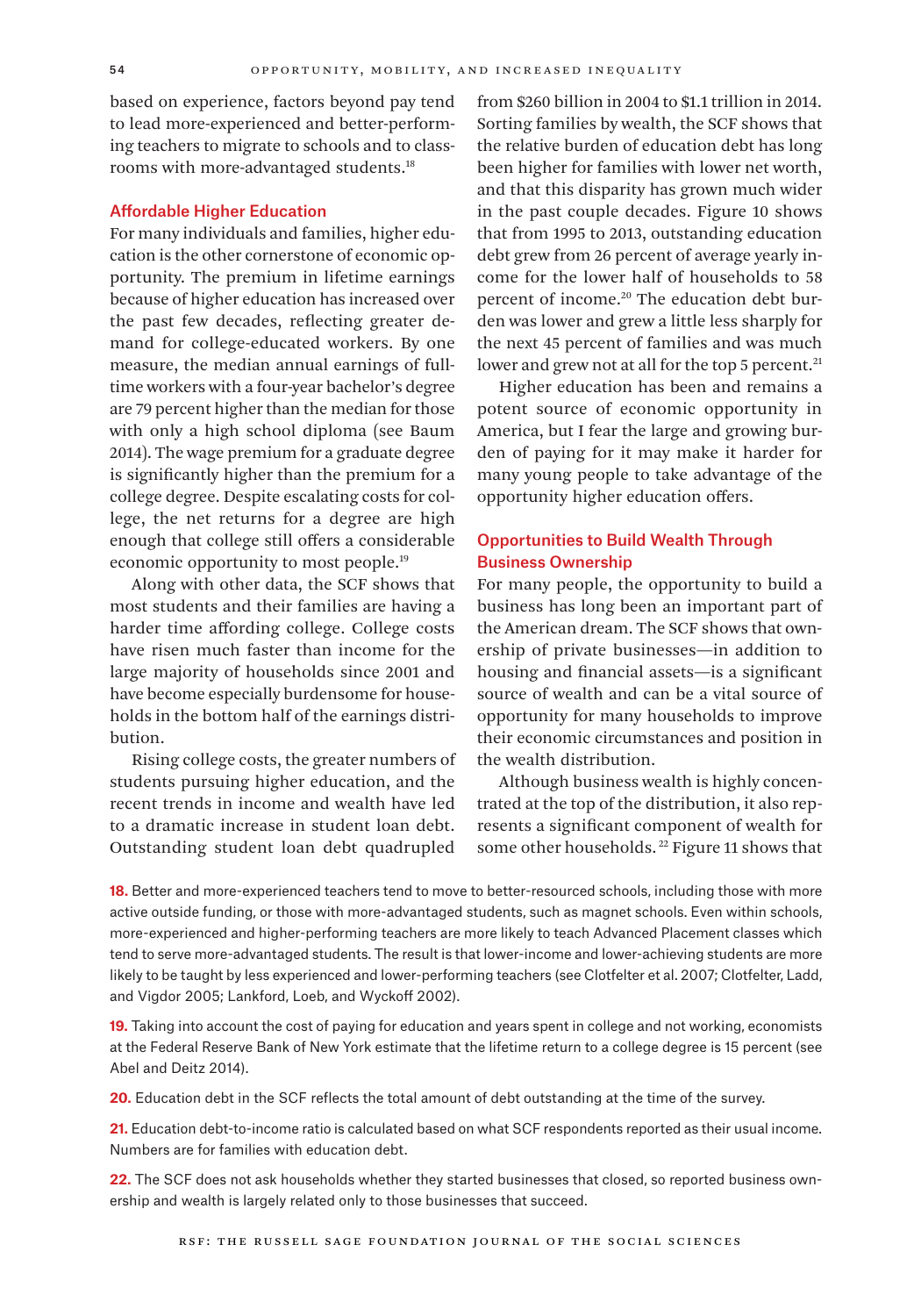**Figure 10.** Ratio of Mean Education Debt to Mean Income by Net Worth Group (for Families with Education Debt)



*Source:* Bricker et al. 2014.



## **Figure 11.** Business Holdings and Values in 2013 by Net Worth Group

*Source:* Bricker et al. 2014.

slightly more than half of the top 5 percent of households have a share in a private business. The average value of these holdings is nearly \$4 million. Only 14 percent of families in the next 45 percent have ownership in a private business, but for those that do, this type of wealth constitutes a substantial portion of

their assets—the average amount of this business equity is nearly \$200,000, representing more than one-third of their net worth. Only 3 percent of the bottom half of households hold equity in a private business, but it is a big share of wealth for those few.<sup>23</sup> The average amount of this wealth is close to \$20,000, 60

**23.** Distributional statistics for business ownership and assets exclude outliers with large negative net worth.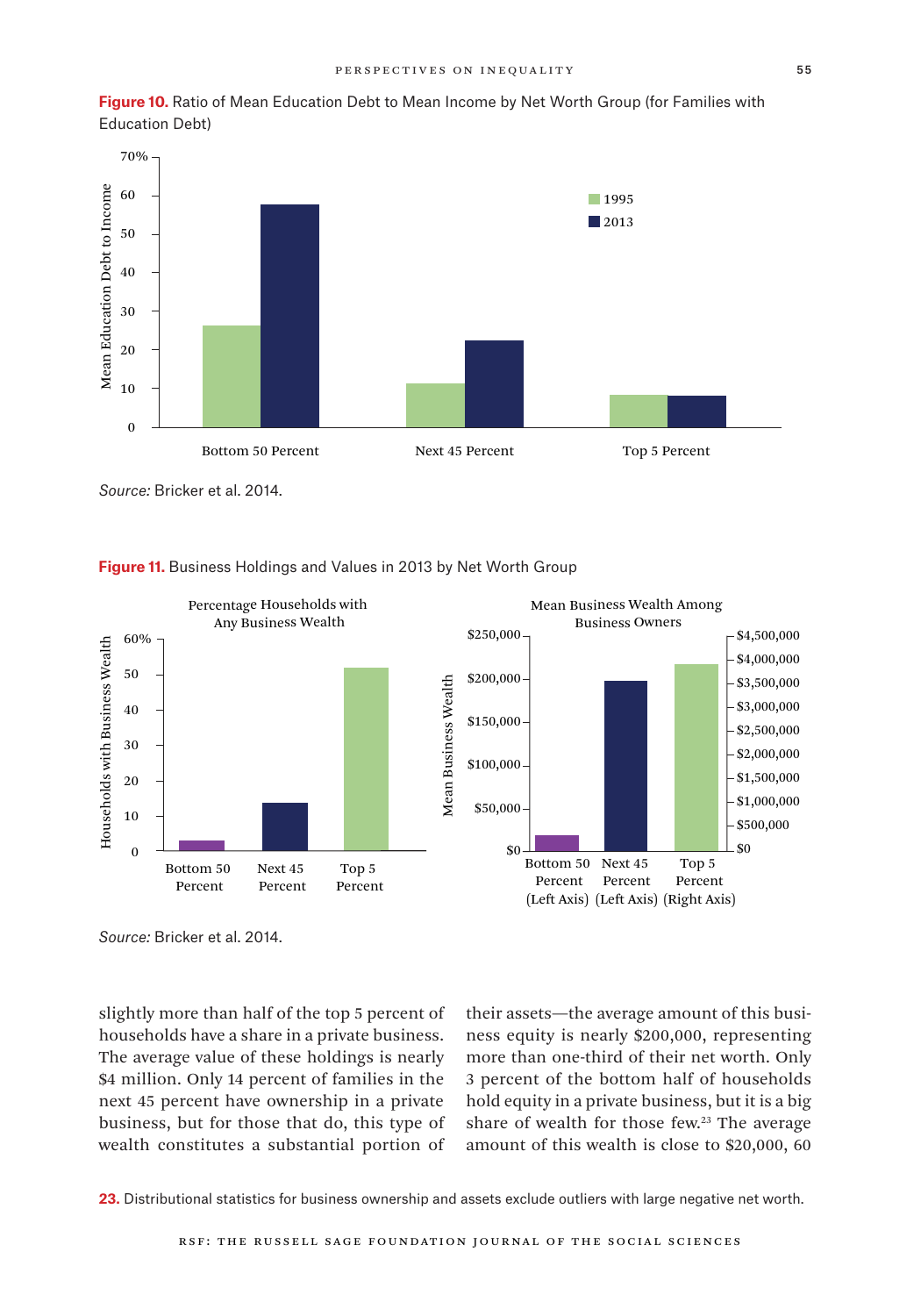

#### **Figure 12.** Inheritance Receipt and Values in 2013 by Net Worth Group

*Source:* Bricker et al. 2014.

percent of the average net worth for these households.24

Owning a business is risky, and most new businesses close within a few years. But research shows that business ownership is associated with higher levels of economic mobility (see, for example, Fairlie 2004; Holtz-Eakin, Rosen, and Weathers 2000). However, it appears that it has become harder to start and build businesses. The pace of new business creation has gradually declined over the past couple of decades, and the number of new firms declined sharply from 2006 through 2009 (see U.S. Census Bureau 2015; for analysis documenting the decline in new and young firms, see Haltiwanger, Jarmin, and Miranda 2012; for a discussion of the link between a decline in young firms and constrained credit access, see Siemer 2014). The latest SCF shows that the percentage of the next 45 percent who own a business has fallen to a twenty-five-year low, and equity in those businesses, adjusted for inflation, is at its lowest point since the mid-1990s. One reason to be concerned about the apparent decline in new business formation is



that it may serve to depress the pace of productivity, real wage growth, and employment (see Davis and Haltiwanger 2014). Another reason is that a slowdown in business formation may threaten what I believe likely has been a significant source of economic opportunity for many families below the very top in income and wealth.

# Inheritances

Along with other economic advantages, it is likely that large inheritances play a role in the fairly limited intergenerational mobility I described earlier (see Piketty 2014). But inheritances are also common among households below the top of the wealth distribution and sizable enough that I believe they may well play a role in helping these families economically.

Figure 12 shows that half of the top 5 percent of households by wealth reported receiving an inheritance at some time, but a considerable number of others did as well—almost 30 percent of the next 45 percent and 12 percent of the bottom 50 percent. Inheritances are concentrated at the top of the wealth distribu-

**24.** Business wealth took a big hit due to the recession and has only partly recovered for most families. For the bottom half of the distribution, the \$20,000 average in business wealth in 2013 was down from \$29,000, after adjusting for inflation, in 2007. The nearly \$200,000 held by the next 45 percent with businesses was down from \$228,000 in 2007. The \$4 million in business wealth of the top 5 percent in 2013 was down, in real terms, from \$4.4 million in 2007.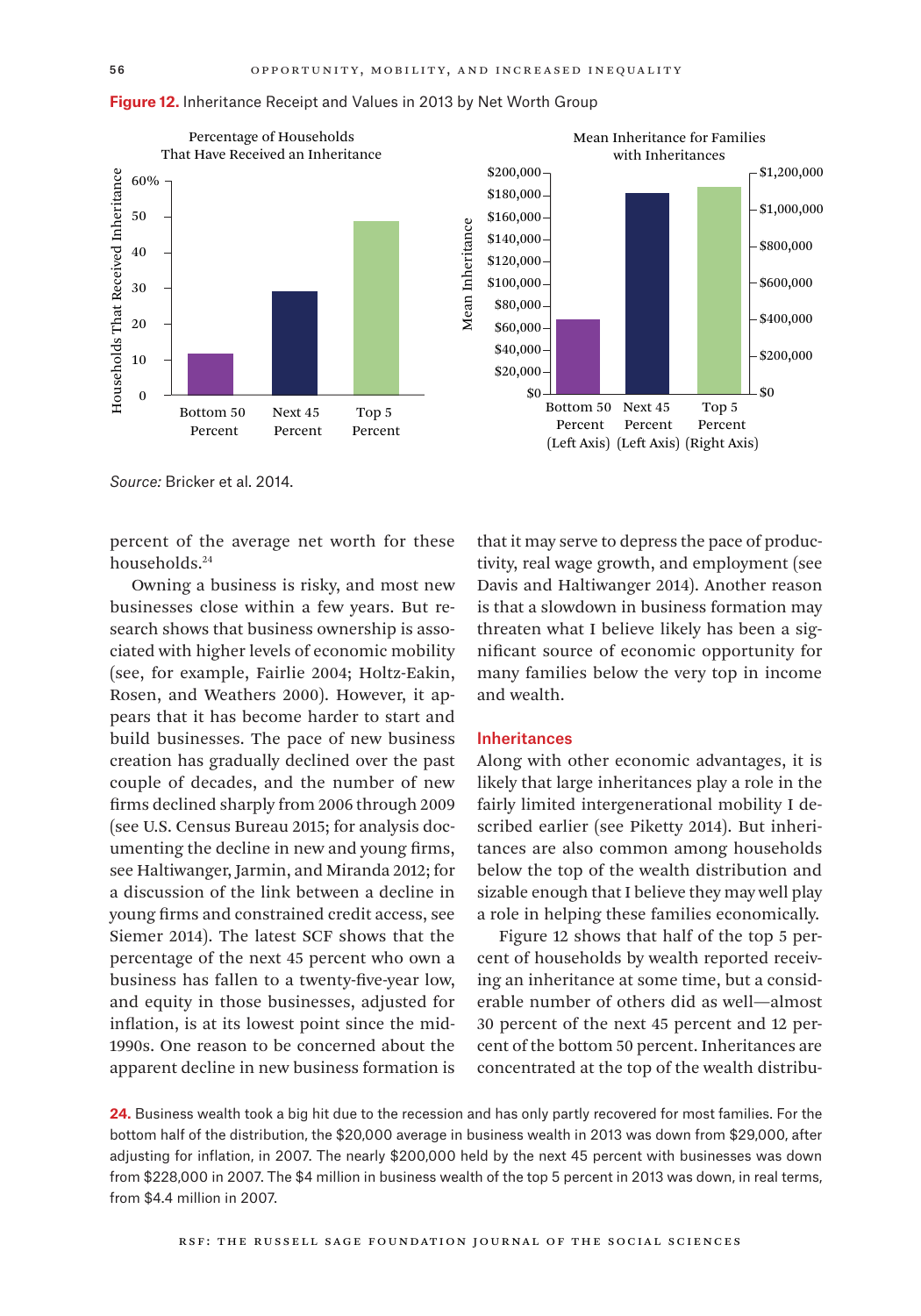tion but less so than total wealth. Just over half of the total value of inheritances went to the top 5 percent and 40 percent went to households in the next 45 percent. Seven percent of inheritances were shared among households in the bottom 50 percent, a group that together held only 1 percent of all wealth in 2013.<sup>25</sup>

The average inheritance reported by those in the top 5 percent who had received them was \$1.1 million. That amount dwarfs the \$183,000 average among the next 45 percent and the \$68,000 reported among the bottom half. But compared with the typical wealth of these households, the additive effect of bequests of this size is significant for the millions of households below the top 5 percent that receive them.

The average age for receiving an inheritance is forty, when many parents are trying to save for and secure the opportunities of higher education for their children, move up to a larger home or one in a better neighborhood, launch a business, switch careers, or perhaps relocate to seek more opportunity. Considering the overall picture of limited resources for most families I have described, I think the effects of inheritances for the sizable minority below the top that receive one are likely a significant source of economic opportunity.

# **CONCLUSION**

These examples only just touch the surface of the important topic of economic opportunity, and other papers in this volume address additional aspects. Research about the causes and implications of inequality is ongoing, and I hope that this volume helps spur further study of economic opportunity and its effects on economic mobility. Using the SCF and other sources, I have offered some observations about how access to four specific sources of opportunity may vary across households, but I cannot offer any conclusions about how much these factors influence income and wealth inequality. I do believe that these are important questions, and I hope that further research will help answer them.

### **REFERENCES**

- Abel, Jaison R., and Richard Deitz. 2014. "Do the Benefits of College Still Outweigh the Costs?" *Current Issues in Economics and Finance* 20(3): 1–9. Accessed December 8, 2015. [http://www.](http://www.newyorkfed.org/research/current_issues/ci20-3.pdf.) [newyorkfed.org/research/current\\_issues/ci20-3.](http://www.newyorkfed.org/research/current_issues/ci20-3.pdf.) [pdf.](http://www.newyorkfed.org/research/current_issues/ci20-3.pdf.)
- Administration for Children and Families (ACF). 2014. "Head Start Program Facts Fiscal Year 2013." Washington: U.S. Department of Health and Human Services. Accessed December 8, 2015. [http://eclkc.ohs.acf.hhs.gov/hslc/data](http://eclkc.ohs.acf.hhs.gov/hslc/data/factsheets/docs/hs-program-fact-sheet-2013.pdf)  [/factsheets/docs/hs-program-fact-sheet-2013](http://eclkc.ohs.acf.hhs.gov/hslc/data/factsheets/docs/hs-program-fact-sheet-2013.pdf)  [.pdf.](http://eclkc.ohs.acf.hhs.gov/hslc/data/factsheets/docs/hs-program-fact-sheet-2013.pdf)
- Almond, Douglas, and Janet Currie. 2011. "Human Capital Development before Age Five." In *Handbook of Labor Economics*, vol. 4B, edited by David Card and Orley Ashenfelter. Amsterdam: North Holland.
- Annie E. Casey Foundation. 2014a. *2014 KIDS COUNT Data Book*. Baltimore, Md.: The Annie E. Casey Foundation. Accessed January 8, 2016. [http://www.aecf.org/m/resourcedoc/aecf](http://www.aecf.org/m/resourcedoc/aecf-2014kidscountdatabook-2014.pdf)  [-2014kidscountdatabook-2014.pdf.](http://www.aecf.org/m/resourcedoc/aecf-2014kidscountdatabook-2014.pdf)
- ———. 2014b. "KIDS COUNT Data Center." Baltimore, Md.: The Annie E. Casey Foundation. Accessed January 8, 2016. [http://datacenter.kids](http://datacenter.kidscount.org)  [count.org.](http://datacenter.kidscount.org)
- Atkinson, Anthony B., Thomas Piketty, and Emmanuel Saez. 2011. "Top Incomes in the Long Run of History." *Journal of Economic Literature* 49(1): 3–71.
- Barnett, W. Steven, Megan E. Carolan, James H. Squires, and Kirsty Clarke Brown. 2013. *The State of Preschool 2013: State Preschool Yearbook*. New Brunswick, N.J.: National Institute for Early Education Research. Accessed December 8, 2015. [http://www.nieer.org/sites/nieer/files](http://www.nieer.org/sites/nieer/files/yearbook2013.pdf) [/yearbook2013.pdf.](http://www.nieer.org/sites/nieer/files/yearbook2013.pdf)
- Baum, Sandy. 2014. "Higher Education Earnings Premium: Value, Variation, and Trends." Washington, D.C.: The Urban Institute. Accessed December 8, 2015. [http://www.urban.org/](http://www.urban.org/UploadedPDF/413033-Higher-Education-Earnings-Premium-Value-Variation-and-Trends.pdf) [UploadedPDF/413033-Higher-Education-Earn-](http://www.urban.org/UploadedPDF/413033-Higher-Education-Earnings-Premium-Value-Variation-and-Trends.pdf)

[ings-Premium-Value-Variation-and-Trends.pdf.](http://www.urban.org/UploadedPDF/413033-Higher-Education-Earnings-Premium-Value-Variation-and-Trends.pdf)

Belfield, Clive R., Milagros Nores, Steve Barnett, and Lawrence Schweinhart. 2006. "The High/Scope

**25.** Reported inheritances can have been received at any point in the respondent's life. As with other forms of wealth cited in these remarks, inheritances have been adjusted for inflation and are expressed in 2013 dollars.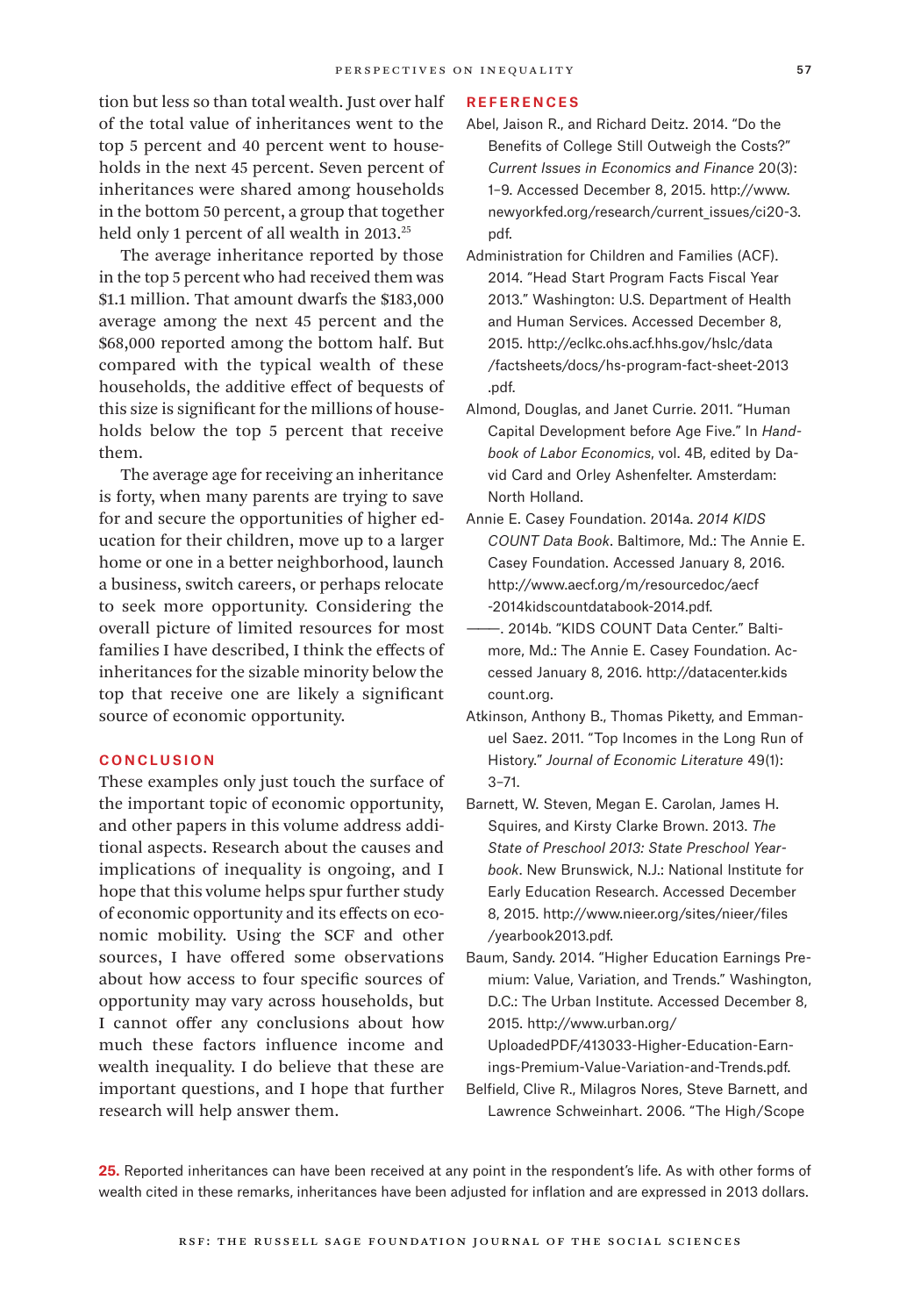Perry Preschool Program: Cost-Benefit Analysis Using Data from the Age-40 Followup." *Journal of Human Resources* 41(1): 162–90.

- Boehm, Thomas P., and Alan M. Schlottmann. 1999. "Does Home Ownership by Parents Have an Economic Impact on Their Children?" *Journal of Housing Economics* 8(3): 217–32.
- Bricker, Jesse, Lisa J. Dettling, Alice Henriques, Joanne W. Hsu, Kevin B. Moore, John Sabelhaus, Jeffrey Thompson, and Richard A. Windle. 2014. "Changes in U.S. Family Finances from 2010 to 2013: Evidence from the Survey of Consumer Finances." *Federal Reserve Bulletin* 100 (September): 1–41. Accessed December 8, 2015. [http://](http://www.federalreserve.gov/pubs/bulletin/2014/articles/scf/scf.htm) [www.federalreserve.gov/pubs/bulletin/2014](http://www.federalreserve.gov/pubs/bulletin/2014/articles/scf/scf.htm)  [/articles/scf/scf.htm.](http://www.federalreserve.gov/pubs/bulletin/2014/articles/scf/scf.htm)
- Chetty, Raj, John N. Friedman, and Jonah E. Rockoff. 2014. "Measuring the Impacts of Teachers II: Teacher Value-Added and Student Outcomes in Adulthood." *American Economic Review* 104(9): 2633–79.
- Chetty, Raj, Nathaniel Hendren, Patrick Kline, Emmanuel Saez, and Nicholas Turner. 2014. "Is the United States Still a Land of Opportunity? Recent Trends in Intergenerational Mobility." *American Economic Review* 104(5): 141–47.
- Clotfelter, Charles T., Helen F. Ladd, and Jacob Vigdor. 2005. "Who Teaches Whom? Race and the Distribution of Novice Teachers." *Economics of Education Review* 24(4): 377–92.
- Clotfelter, Charles, Helen F. Ladd, Jacob Vigdor, and Justin Wheeler. 2007. "High Poverty Schools and the Distribution of Teachers and Principals." *North Carolina Law Review* 85(2): 1345–79.
- Davis, Steven J., and John Haltiwanger. 2014. "Labor Market Fluidity and Economic Performance." *NBER* working paper no. 20479. Cambridge, Mass.: National Bureau of Economic Research.
- Douglas-Hall, Ayana, and Michelle Chau. 2007. "Parents' Low Education Leads to Low Income, Despite Full-Time Employment." Fact Sheet, November. New York: National Center for Children in Poverty. Accessed December 8, 2015. [http://](http://www.nccp.org/publications/pub_786.html) [www.nccp.org/publications/pub\\_786.html.](http://www.nccp.org/publications/pub_786.html)
- Education Week. 2014. *Quality Counts 2014: District Disruption and Revival*. Bethesda, Md.: Editorial Projects in Education. Accessed December 8, 2015. [http://www.edweek.org/ew/toc/2014/01](http://www.edweek.org/ew/toc/2014/01/09/index.html)  [/09/index.html.](http://www.edweek.org/ew/toc/2014/01/09/index.html)

Fairlie, Robert W. 2004. "Earnings Growth Among

Young Less-Educated Business Owners." *Industrial Relations* 43(3): 634–59.

Haltiwanger, John, Ron Jarmin, and Javier Miranda. 2012. "Where Have All the Young Firms Gone?" Business Dynamics Statistics Briefing. Washington: U.S. Census Bureau. Accessed December 8, 2015. [http://www.census.gov/ces/pdf/BDS](http://www.census.gov/ces/pdf/BDS_StatBrief6_Young_Firms.pdf)  StatBrief6 Young Firms.pdf.

Hanushek, Eric A. 2011. "The Economic Value of Higher Teacher Quality." *Economics of Education Review* 30(3): 466–79.

Haycock, Kati, and Eric A. Hanushek. 2010. "An Effective Teacher in Every Classroom: A Lofty Goal, But How to Do It?" *Education Next* 10(3): 46–52.

- Heckman, James J., Seong Hyeok Moon, Rodrigo Pinto, Peter A. Savelyev, and Adam Yavitz. 2010. "The Rate of Return to the HighScope Perry Preschool Program." *Journal of Public Economics* 94 (1–2): 114–28.
- Holtz-Eakin, Douglas, Harvey S. Rosen, and Robert Weathers. 2000. "Horatio Alger Meets the Mobility Tables." *Small Business Economics* 14(4): 243– 74.
- Isenberg, Eric, Jeffrey Max, Philip Gleason, Liz Potamites, Robert Santillano, Heinrich Hock, and Michael Hansen. 2013. *Access to Effective Teaching for Disadvantaged Students*. NCEE Report 2014–4001. Washington: U.S. Department of Education. Accessed December 8, 2015. [http://ies](http://ies.ed.gov/ncee/pubs/20144001/pdf/20144001.pdf)  [.ed.gov/ncee/pubs/20144001/pdf/20144001](http://ies.ed.gov/ncee/pubs/20144001/pdf/20144001.pdf)  [.pdf.](http://ies.ed.gov/ncee/pubs/20144001/pdf/20144001.pdf)
- Krueger, Alan B. 2012. "The Rise and Consequences of Inequality in the United States." Speech delivered at the Center for American Progress. Washington, D.C. (January 12, 2012). Accessed December 8, 2015. [http://www.whitehouse.gov/sites](http://www.whitehouse.gov/sites/default/files/krueger_cap_speech_final_remarks.pdf)  [/default/files/krueger\\_cap\\_speech\\_final\\_remarks](http://www.whitehouse.gov/sites/default/files/krueger_cap_speech_final_remarks.pdf)  [.pdf.](http://www.whitehouse.gov/sites/default/files/krueger_cap_speech_final_remarks.pdf)
- Lankford, Hamilton, Susanna Loeb, and James Wyckoff. 2002. "Teacher Sorting and the Plight of Urban Schools: A Descriptive Analysis." *Education Evaluation and Policy Analysis* 24(1): 37– 62.
- Lindert, Peter H., and Jeffrey G. Williamson. 2012. "American Incomes 1774–1860." *NBER* working paper no. 18396. Cambridge, Mass: National Bureau of Economic Research.
- Morelli, Salvatore, Timothy Smeeding, and Jeffrey Thompson. 2015. "Post-1970 Trends in Within-Country Inequality and Poverty: Rich and Middle-